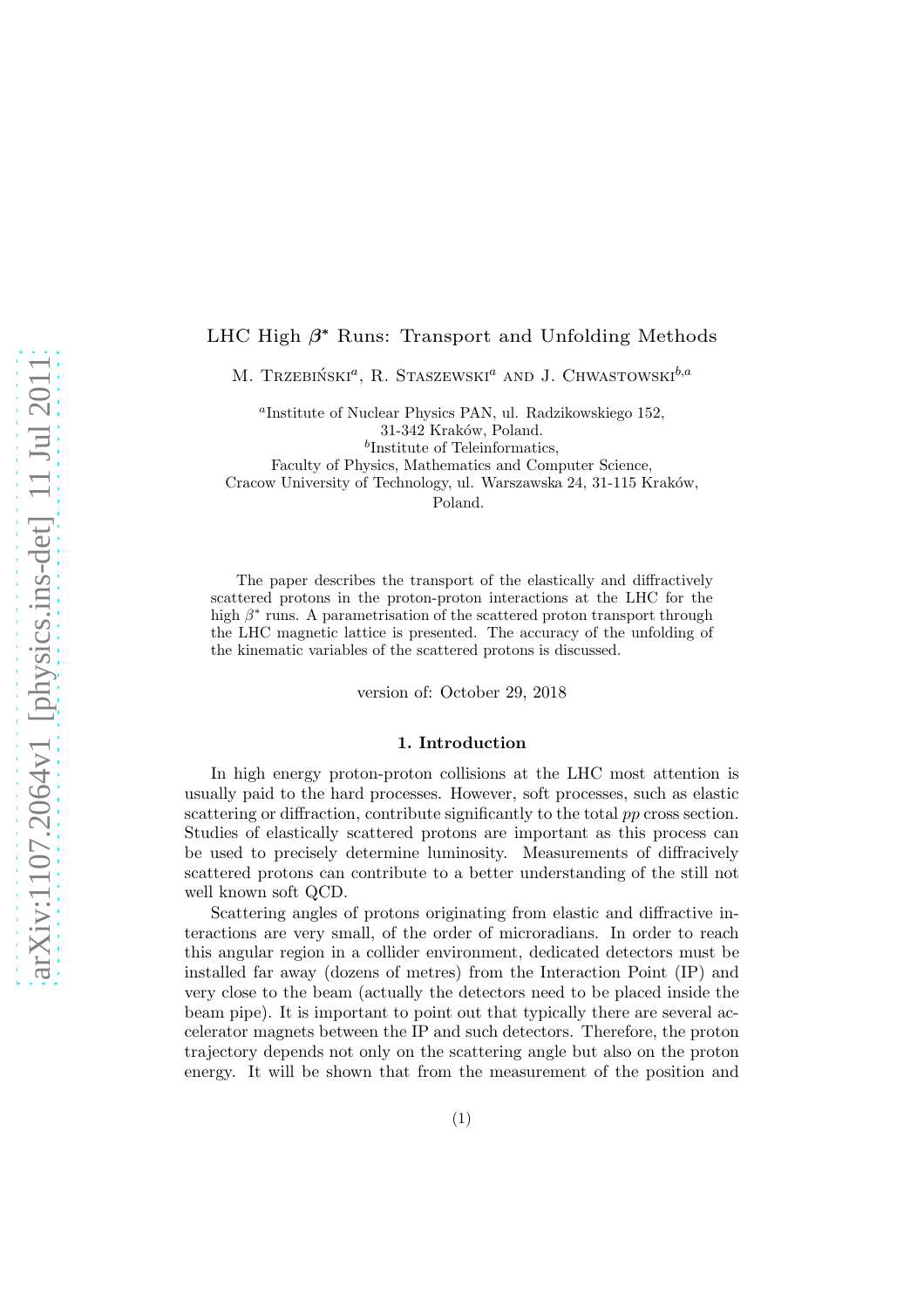2LHC˙High˙Beta˙Runs˙Transport˙and˙Unfolding˙Methods printed on October 29, 2018

direction of the proton trajectory one can obtain the information about all components of its momentum after the interaction.

At the LHC there are two sets of detectors that are foreseen to measure elastically and diffractively scattered protons – the TOTEM experiment placed around the CMS Interaction Point and the ALFA detectors of the ATLAS experiment. This analysis focuses on the ALFA case.

The ALFA experiment aims to determine the absolute luminosity of the LHC at the ATLAS from the measured rate of elastic scattering events in the Coulomb-nuclear amplitude interference region [\[1\]](#page-11-0). It is worth mentioning that the ALFA detectors offer a possibility to study other processes, eg. single diffraction or even exclusive production [\[2\]](#page-11-1). For such measurements a special tune of the LHC machine is required. Such dedicated optics must deliver:

- (a) a very large value of the betatron function at the IP  $(\beta^*)$ ,
- (b)  $90^\circ$  phase advance of the betatron function between the IP and the detector locations in at least one transverse direction,
- (c) a small emittance  $(\epsilon^*)$  of the beams.

In fact, such optics provides parallel-to-point focusing in the  $(y, z)$  plane. A solution fulfilling the above requirements is called the high  $\beta^*$  optics.

In the first phase (hereafter called the *early high*  $\beta^*$ ) the LHC is foreseen to run with the beam of 3.5 TeV energy,  $\beta^* = 90$  m and  $\epsilon^* = 2.5 \mu m \text{ rad}$ . In the second phase (the *nominal high*  $\beta^*$ *)* the beam energy will be equal to 7 TeV,  $\beta^*$  to 2625 m and  $\epsilon^*$  to 1  $\mu$ m·rad. One should note that the nominal LHC  $\beta^*$  value for high luminosity runs is 0.55 m. The machine special settings for the high  $\beta^*$  optics are described in [\[3,](#page-11-2) [4\]](#page-11-3).

#### 2. Transport Simulation

To compute the particle trajectory in a magnetic structure of an accelerator one of several dedicated transport programs can be used. In this paper MAD-X [\[5\]](#page-11-4), a program used to design and simulate particle beam behaviour within an accelerator, was employed. The program allows to perform the calculations using the thick lens approximation of the magnets – the Polymorphic Tracking Code (PTC) module [\[6\]](#page-11-5). This module takes into account not only the magnetic structure and the geometry of the beam chamber, but also the fringe fields and edge effects. It is important to point out that, contrary to the studies of the beam, the thin lens approximation is valid for protons of the beam but not for the ones scattered in interactions. This is because the latter are more deflected in the magnetic field, hence their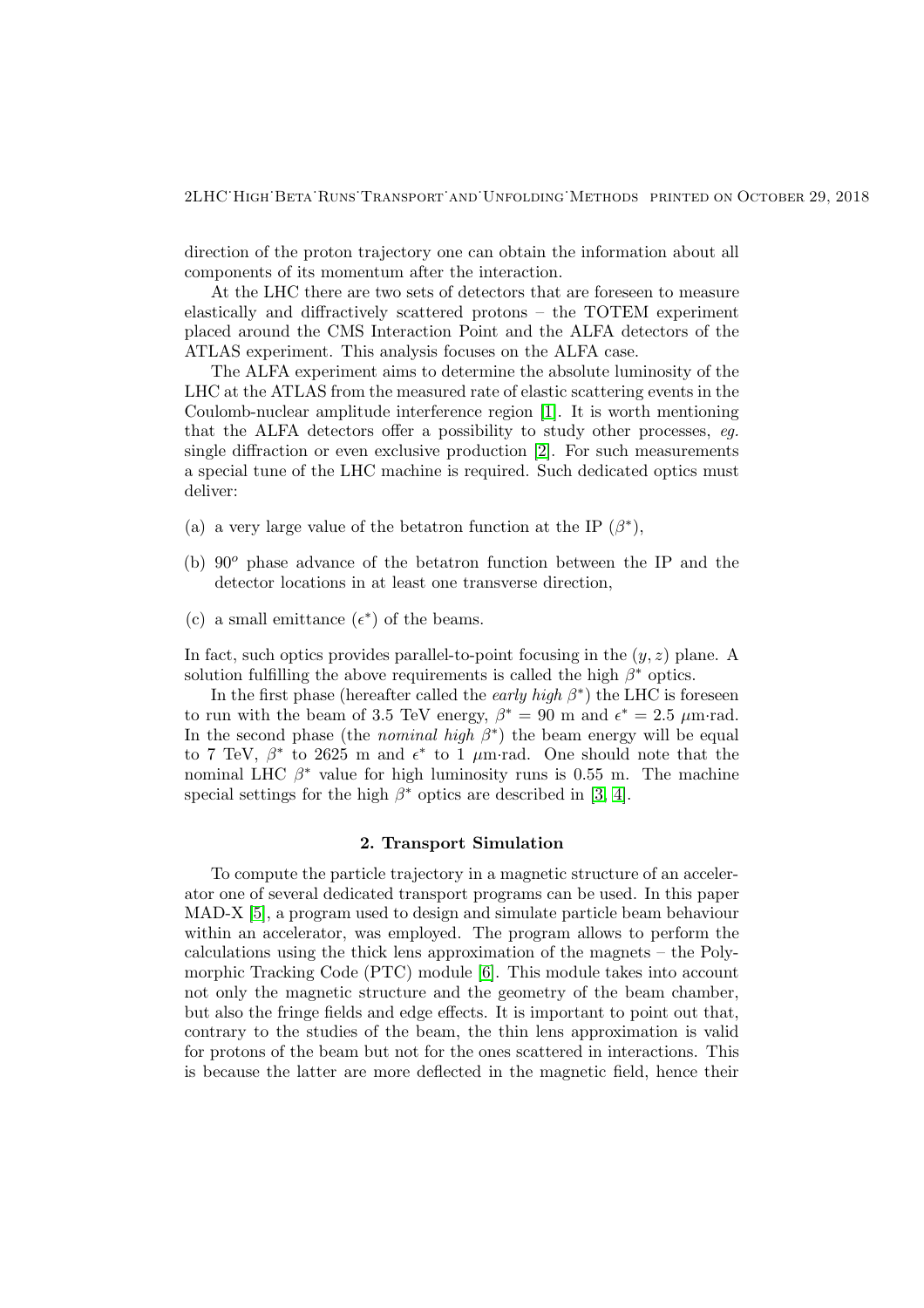distance from the magnets centres can be large and additional effects can play an important role.

The LHC magnetic lattice in vicinity of the ATLAS IP is presented in Fig. [1.](#page-2-0) Quadrupole magnets are labelled with letter Q and dipole magnets with letter D. In the following, a reference frame with the  $x$ -axis pointing towards the accelerator centre, the y–axis pointing upwards and the  $z$ –axis along one of the beams is used. All presented calculations were performed for the beam 1 that performs the clockwise motion. However, the results are qualitatively relevant also for the beam 2, which does the counter clockwise rotation.



<span id="page-2-0"></span>Figure 1. The LHC magnet structure close to the ATLAS Interaction Point.

The ALFA experiment consists of four detector stations placed symmetrically with respect to the ATLAS IP at 237.4 m and 241.5 m. In each station there are two roman pot devices, which allow to insert the position sensitive and triggering detectors vertically into the beam pipe. Two stations are needed at each side to be able to measure not only the scattered proton trajectory position, but also its direction (elevation angles).

An important point is to understand the dependence of the scattered proton trajectory position in the detector on its energy and momentum. It is illustrated in Figs [2a](#page-3-0) and [2b](#page-3-1) for early and nominal high  $\beta^*$  optics, respectively. For both optics settings the impact of the  $p_u^{\text{IP}}$  $y^{\text{IP}}$ -momentum component at the IP on the proton position in the detector station is much greater than that due to  $p_x^{\text{IP}}$ <sup>IP</sup>. The higher is the proton energy loss,  $\Delta E$ , the higher is its deflection towards the machine centre. However, due to the differences in the LHC optics for both tunes this deflection is larger in the case of the nominal high  $\beta^*$ .

Naturally, not all scattered protons can be measured in the ALFA detectors. Such proton can be too close to the beam to be detected or it can hit the LHC elements (a collimator, the beam pipe) in front of the ALFA station. The geometric acceptance, shown in Fig. [3](#page-4-0) for both optics settings, is defined as a ratio of the number of protons of a given energy loss  $(\Delta E)$ and transverse momentum  $(p_T)$  that crossed the active detector area to the total number of the scattered protons having E and  $p_T$ . In the calculations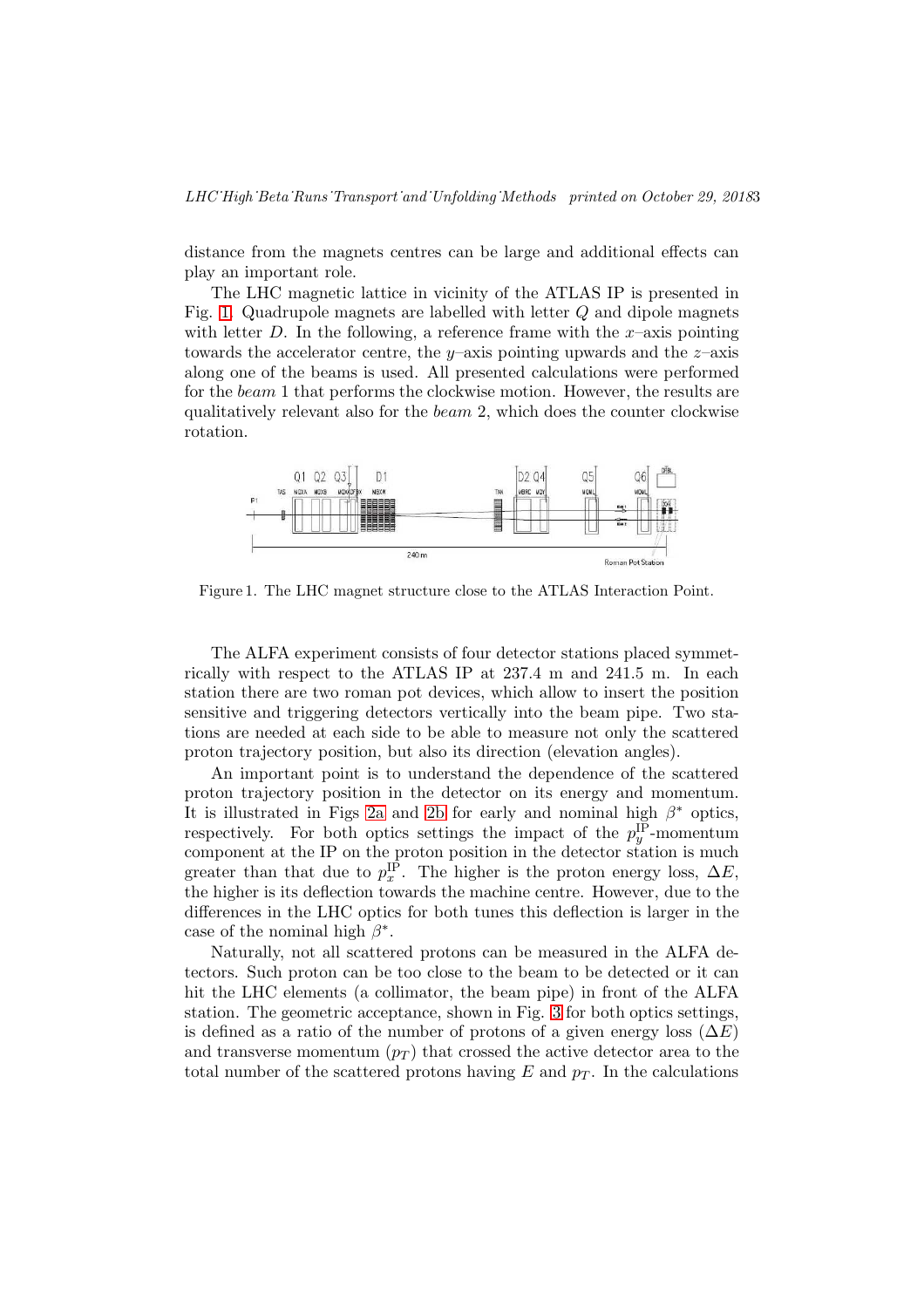<span id="page-3-0"></span>

Figure 2. The positions of protons with different energy loss  $(\Delta E)$  and transverse momentum  $(p_T)$  at the first ALFA station for the two different LHC optics settings. The solid lines mark the beam pipe aperture and the ALFA detector active area.

-30

-20

 $-10$ 

 $\Omega$ 

10

x [mm]

 $\Box$ 

<span id="page-3-1"></span>-20 -10 0 10 20

 $\circ$  $\overline{a}$  $\overline{a}$ 

b) nominal high  $\beta^*$ 

x [mm]

-20 -10 0 10 20

'o o

 $T$  $\sum_{n=0}^{\infty}$ 

 $\ddot{\bm{s}}$ n n  $\infty$ 

a) early high  $\beta^*$ 

-30

-20

 $-10$ 

0

10

the following factors were taken into account: the beam properties at the IP, the beam chamber and the detector geometries, the distance between the detector edge and the beam centre. This distance was set 4 and 1.5 mm – the values expected for the early and nominal high  $\beta^*$  runs. Values of other parameters are listed in Table [1.](#page-4-1)

As can be observed, the region of acceptance above 80% is limited by  $\Delta E < 0.6$  TeV and  $160 \text{ MeV/c} < p_T < 200 \text{ MeV/c}$  for early high  $\beta^*$ . If the requirement on the acceptance value is lowered to 60% then the range of the accepted transverse momentum values gets slightly larger. In the case of the nominal high  $\beta^*$  the high acceptance region is a triangle-like and spans a bit larger range of the proton transverse momentum. Moreover, it is worth mentioning that high  $\beta^*$  runs will have very low both instantaneous and integrated luminosities. This implies that only a few events containing particles particles with high energy loss are expected to be observed. Therefore,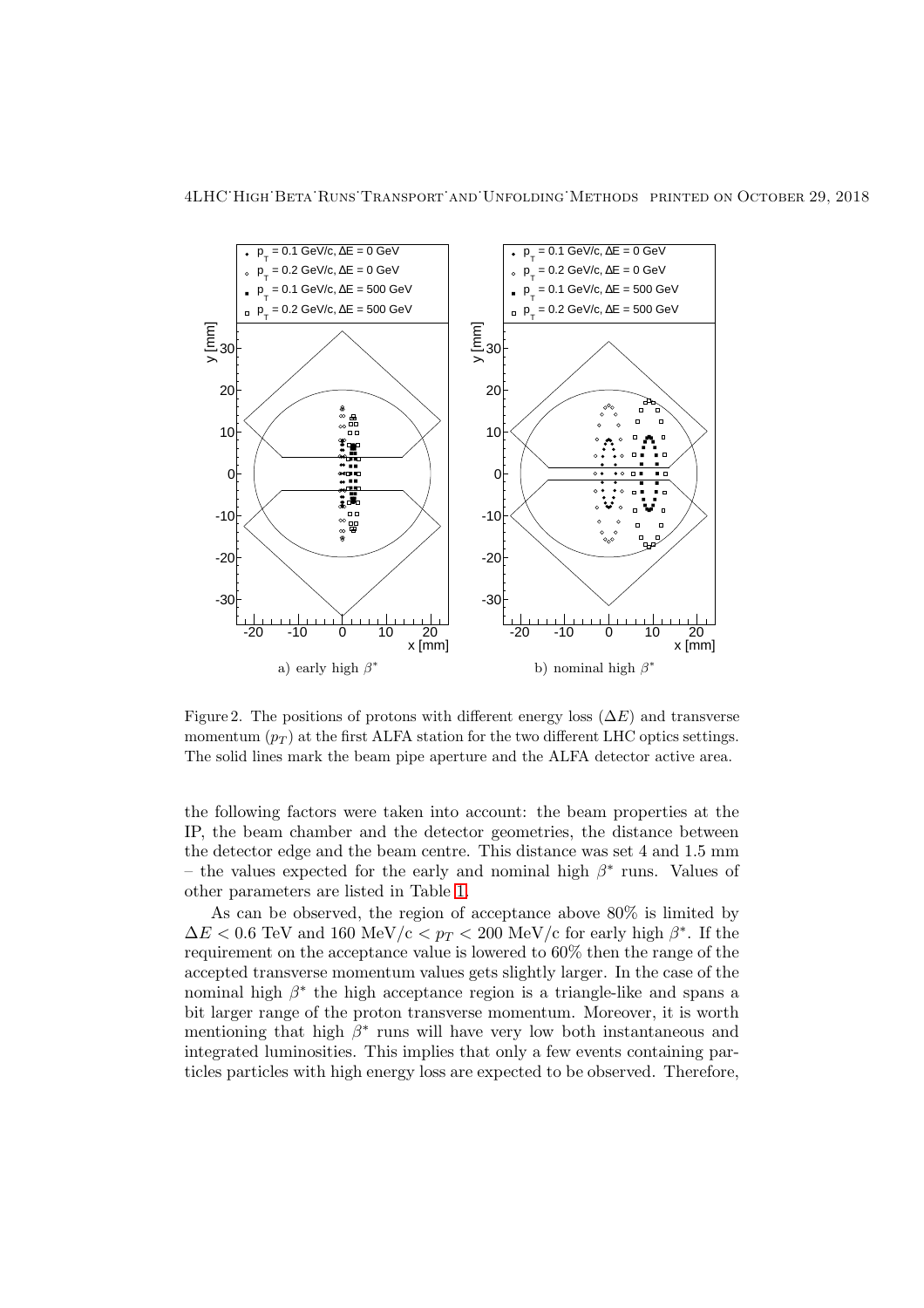

<span id="page-4-0"></span>Figure 3. The geometrical acceptance of the ALFA detector as a function of the proton energy loss ( $\Delta E$ ) and its transverse momentum ( $p_T$ ) for two LHC settings. The distance between the beam centre and the detector edge was set to 4 mm for early high  $\beta^*$  and for 1.5 mm for nominal high  $\beta^*$ .

high  $\beta^*$  runs. <sup>\*</sup> Nominal High  $\beta$ ∗

Table 1. The LHC beam parameters at the ATLAS IP for early and nominal

<span id="page-4-1"></span>

| Parameter                                          | Unit      |      | Early High $\beta^*$ Nominal High $\beta^*$ |
|----------------------------------------------------|-----------|------|---------------------------------------------|
| $\sigma_{x_{\text{IP}}}, \sigma_{y_{\text{IP}}}$   | mm        | 0.3  | 0.612                                       |
| $\sigma_{x'_{\text{IP}}}, \sigma_{y'_{\text{IP}}}$ | $\mu$ rad | 3.33 | 0.233                                       |
| $\sigma_{p_T}$                                     | MeV/c     | 11.7 | 1.6                                         |

the most important factor is the accepted  $p_T$  range for small  $\Delta E$ .

The minimum transverse momentum of protons that can be registered depends on the distance between the detector edge and the beam centre. This is demonstrated in Fig. [4](#page-5-0) where the scattered proton transverse momentum spectra are shown for different distances and both machine settings. Clearly, the smaller the distance between the beam and the detector, the smaller is the limiting value of the accepted proton's  $p_T$ . This is particularly important for the elastic scattering measurement where the possibility of reaching as small  $p_T$  values as possible is crucial.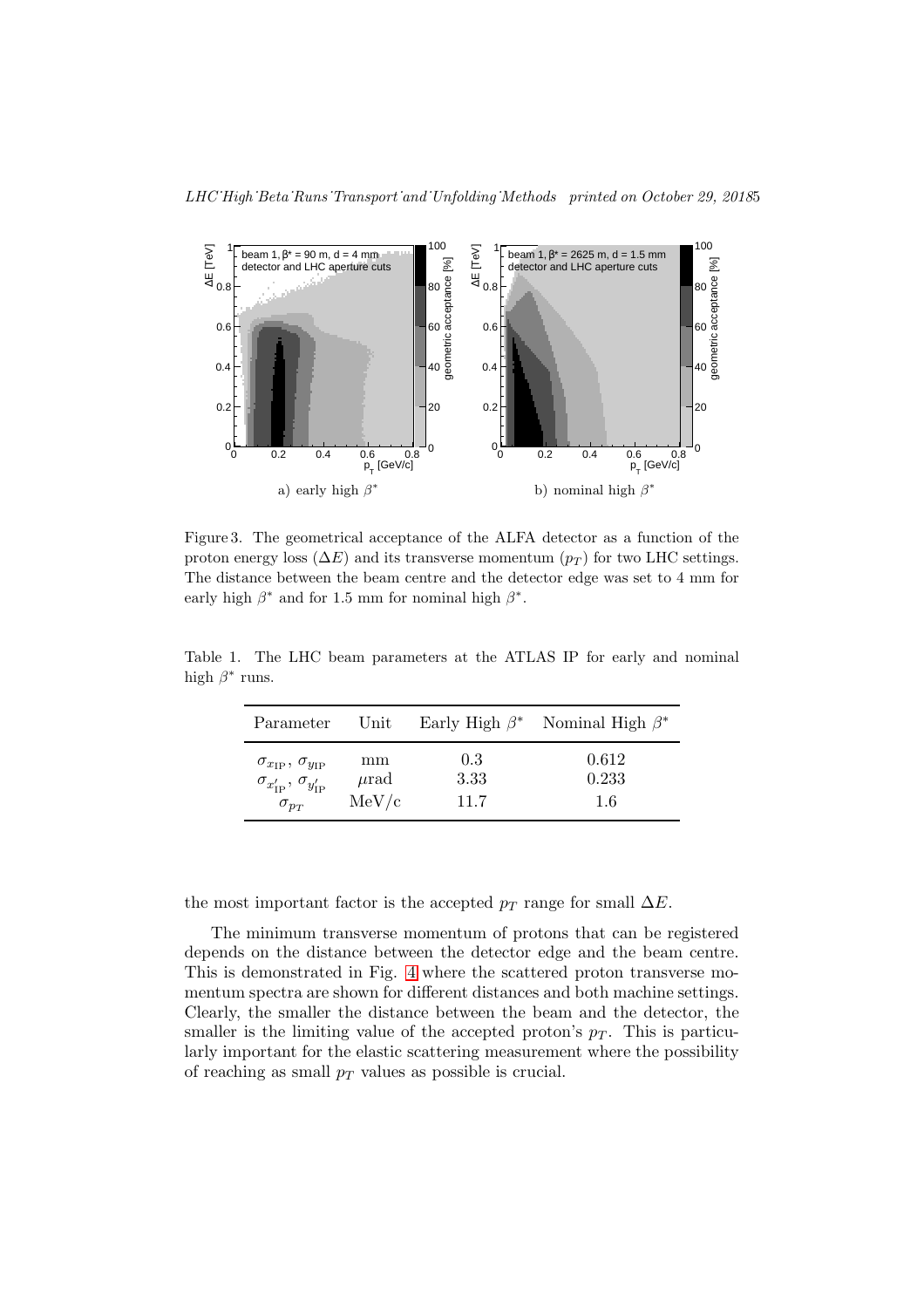

<span id="page-5-0"></span>Figure 4. The influence of the distance between the detector edge and the beam centre on the accepted proton transverse momentum.

## 3. Transport Parametrisation

Anticipated positions of protons at the detector for a given momentum can be obtained from the transport simulation. One can also prepare a look-up table and interpolate the positions. The disadvantage of the above methods is either a long calculation time as in the first case or very extensive use of the computer storage (as size of the looking table grows with the required precision) in the second. The alternative is to use the transport parameterisation, which is very fast and requires only very little memory space. Moreover, the parameterisation provides an analytical representation of the proton position and momentum. This idea was first proposed in [\[7\]](#page-11-6).

The LHC magnetic structure in the vicinity of the ATLAS detector is described only by the drift spaces, the dipole and the quadrupole magnets  $(cf.$  Fig. [1](#page-2-0) or  $[8]$ ). Therefore, a linear transport approximation can be applied to describe the scattered proton transport.

For a transverse variable  $\zeta \in \{x, y, x', y'\}$  the transport can be effectively described by the following equations:

<span id="page-5-1"></span>
$$
\zeta = A_{\zeta} + B_{\zeta} \cdot x_{IP} + C_{\zeta} \cdot y_{IP} + D_{\zeta} \cdot z_{IP} + E_{\zeta} \cdot x'_{IP}
$$
  
+
$$
F_{\zeta} \cdot y'_{IP} + G_{\zeta} \cdot z_{IP} \cdot x'_{IP} + H_{\zeta} \cdot z_{IP} \cdot y'_{IP},
$$
 (1)

where  $A_{\zeta}, \ldots, H_{\zeta}$  are the polynomials in the reduced energy loss ( $\xi =$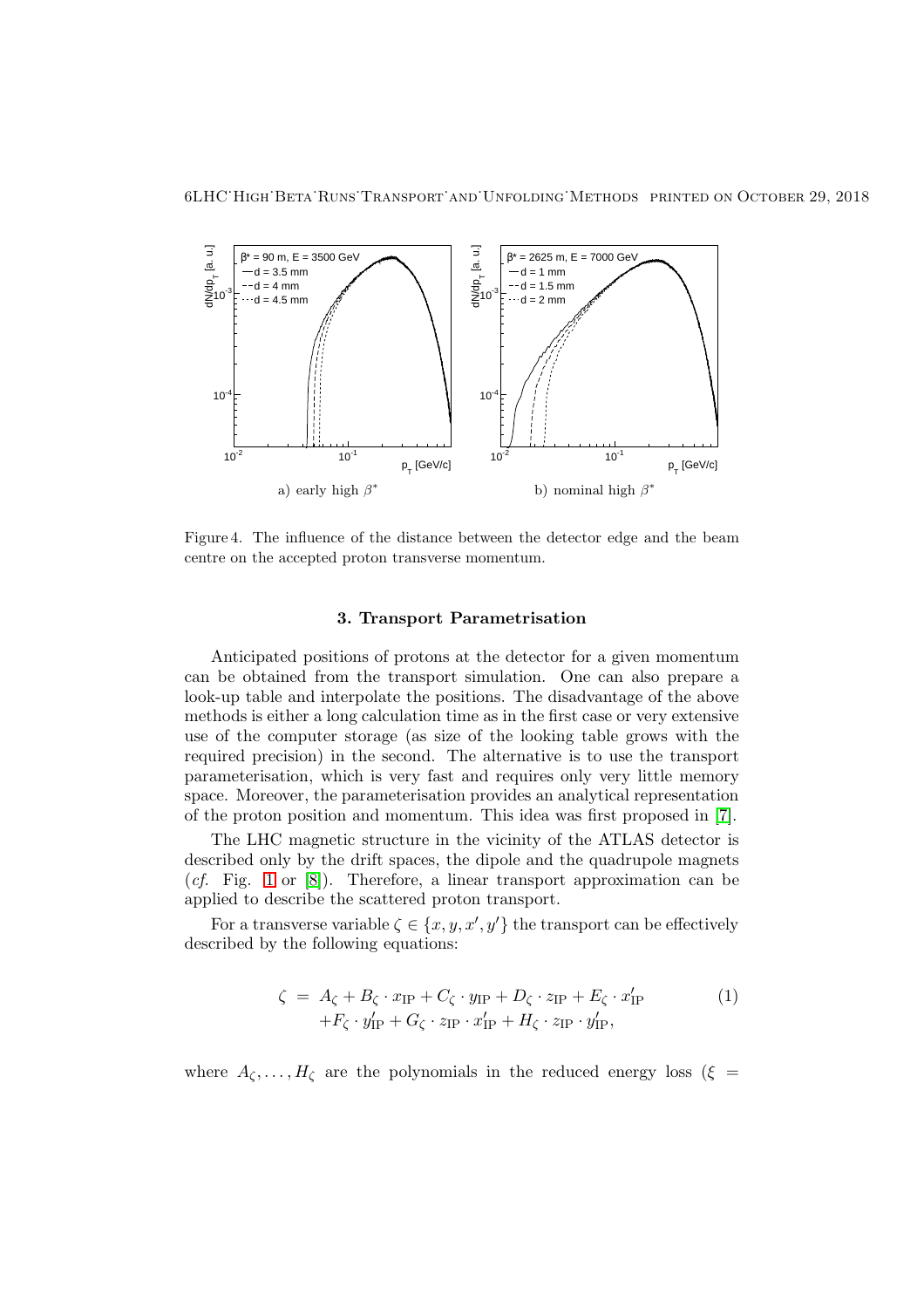$\Delta E/E_{beam}$ ) of rank  $k_{A_{\zeta}}, \ldots, k_{H_{\zeta}}$ :

$$
A_{\zeta} = \sum_{n=0}^{k_{A_{\zeta}}} a_{\zeta,n} \cdot \xi^{n}, \quad \ldots, \quad H_{\zeta} = \sum_{n=0}^{k_{H_{\zeta}}} h_{\zeta,n} \cdot \xi^{n}.
$$

The absence of magnets with multipole field expansion moments higher than the quadrupole one implies that the horizontal trajectory position (direction) does not depend on the vertical momentum component nor the vertical vertex coordinate, and vice versa. The best description of the scattered proton transport for the ALFA detectors is given by:

<span id="page-6-0"></span>
$$
x = \sum_{n=0}^{k_{Ax}} a_{x,n} \cdot \xi^{n} + \sum_{n=0}^{k_{Bx}} b_{x,n} \cdot \xi^{n} \cdot x_{IP} + \sum_{n=0}^{k_{Ex}} e_{x,n} \cdot \xi^{n} \cdot x'_{IP},
$$
  
\n
$$
y = \sum_{n=0}^{k_{Cy}} c_{y,n} \cdot \xi^{n} \cdot y_{IP} + \sum_{n=0}^{k_{Fy}} f_{y,n} \cdot \xi^{n} \cdot y'_{IP},
$$
  
\n
$$
x' = \sum_{n=0}^{k_{Ax'}} a_{x',n} \cdot \xi^{n} + \sum_{n=0}^{k_{B_{x'}}} b_{x',n} \cdot \xi^{n} \cdot x_{IP} + \sum_{n=0}^{k_{E_{x'}}} e_{x',n} \cdot \xi^{n} \cdot x'_{IP},
$$
  
\n
$$
y' = \sum_{n=0}^{k_{Cy'}} c_{y',n} \cdot \xi^{n} \cdot y_{IP} + \sum_{n=0}^{k_{F_{y'}}} f_{y',n} \cdot \xi^{n} \cdot y'_{IP},
$$
  
\n(2)

The exact values of the coefficients were found by fitting Eq. [\(1\)](#page-5-1) to the MAD-X PTC results. This parameterisation was validated with an independent single diffractive event sample generated with Pythia 6.4 Monte Carlo [\[9\]](#page-11-8). In the simulation the interaction vertex position was smeared appropriately for the discussed LHC tunes (see Tab. [1\)](#page-4-1). The parametrisation uncertainty was evaluated comparing the results obtained with Eq. [\(2\)](#page-6-0) to those of the MAD-X PTC. Results of this comparison are presented in Table [2.](#page-7-0) The differences between the MAD-X PTC and the parametrisation results are much smaller than the detector resolution  $(30 \mu m)$ . This confirms that the parametrisation provides a good description of the scattered proton trajectory positions and elevation angles at the detectors positions.

#### 4. Unfolding Procedure

The procedure of inferring the scattered proton momentum on the basis of the detector measurements is called unfolding. This can be done in various ways, here is is performed by means of the minimisation of the following  $\chi^2$  function:

$$
\chi^{2}(\mathbf{p}) = \frac{(x_1^D - x_1(\mathbf{p}))^2}{\sigma_x^2} + \frac{(y_1^D - y_1(\mathbf{p}))^2}{\sigma_y^2} + \frac{(x_2^D - x_2(\mathbf{p}))^2}{\sigma_x^2} + \frac{(y_2^D - y_2(\mathbf{p}))^2}{\sigma_y^2},
$$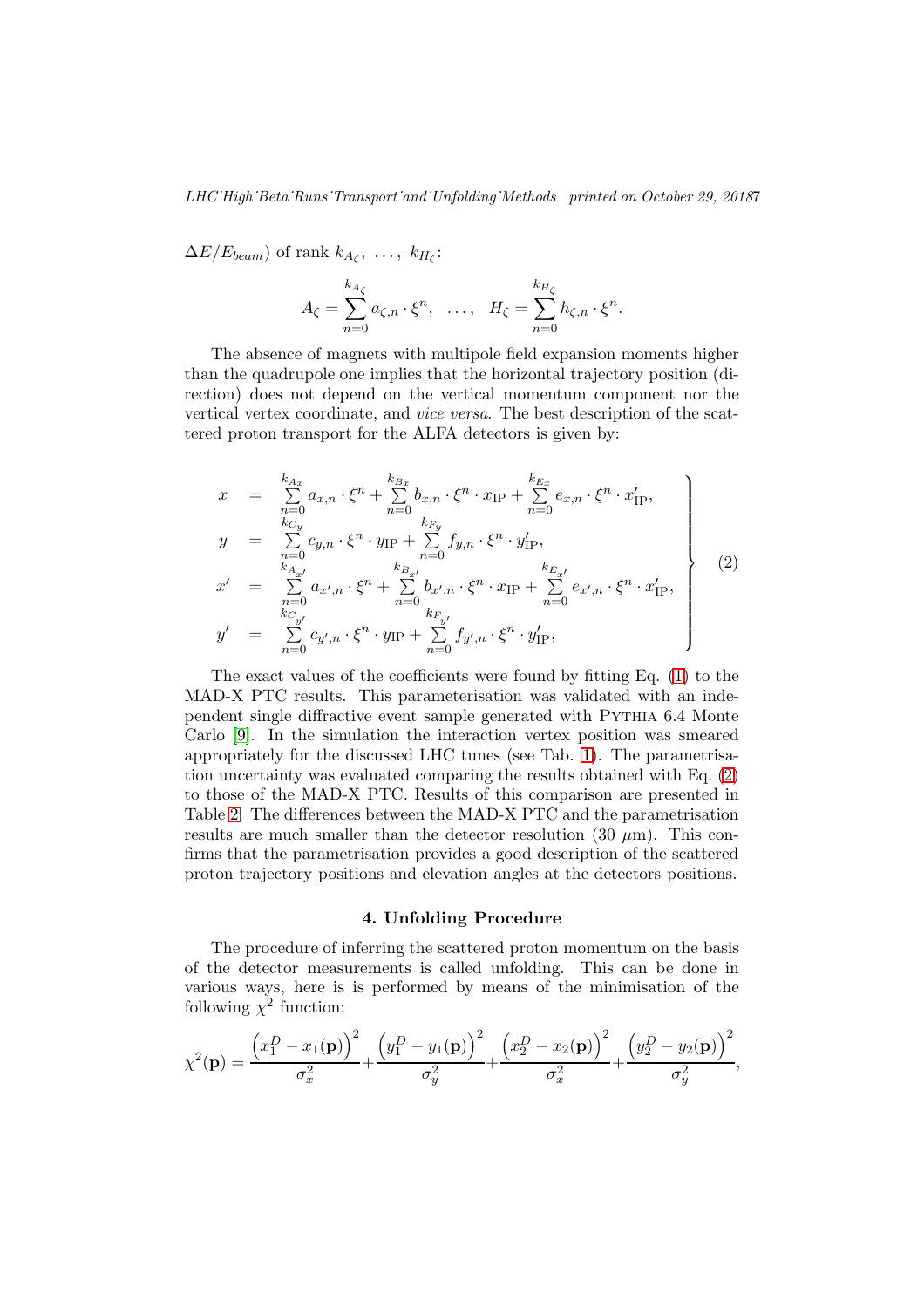Table 2. The parameterisation method uncertainty measured as the RMS of the difference between values given by MAD-X PTC and parameterisation equations for the early and nominal high  $\beta^*$ .

<span id="page-7-0"></span>

|                                                        |                          |                             | Variable Unit Early High $\beta^*$ Nominal High $\beta^*$ |
|--------------------------------------------------------|--------------------------|-----------------------------|-----------------------------------------------------------|
| $\Delta x$<br>$\Delta y$<br>$\Delta x'$<br>$\Delta y'$ | nm<br>nm<br>nrad<br>nrad | 45.1<br>50.4<br>35.7<br>9.1 | 37.9<br>22.9<br>4.7<br>10.3                               |

where  $(x_1^D, y_1^D)$  denote the coordinates of the scattered proton trajectory position measured by the first station and  $(x_1(\mathbf{p}), y_1(\mathbf{p}))$  – the coordinates calculated using the transport parametrisation for a proton with momentum **p**. The variables  $x_2^D, y_2^D, x_2(\mathbf{p})$  and  $y_2(\mathbf{p})$  refer to the positions at the second station. The parametrisation does not describe correctly neither the losses of particles due to the beam pipe nor the collimators apertures, but this drawback is of a minor importance for solving the unfolding problem.

Results of the unfolding procedure are presented in Fig. [5.](#page-8-0) The correlations between the reconstructed and the generated value of the reduced energy loss and the transverse momentum components of the scattered proton are shown for the early high  $\beta^*$  runs. For comparison the horizontal transverse momentum unfolding results are added. This figure presents also the influence of such experimental factors as the vertex smearing and the detector spatial resolution ( $\sigma_x = \sigma_y = 30 \ \mu m$  is assumed). The leftmost plots in Fig. [5](#page-8-0) confirm the quality of the parametrisation and the correctness of the unfolding procedure. If particular experimental effects are taken into account the unfolding accuracy worsens. Due to the chosen optics mode, the momentum reconstruction works better for the  $y$  coordinate. The results show that in the early high  $\beta^*$  case the vertex smearing has a major impact on the horizontal momentum reconstruction error whereas in the nominal high  $\beta^*$  the leading effect is governed by the detector resolution. The difference in the horizontal momentum resolutions are due to the x-vertex spread. This is shown in Fig. [6,](#page-9-0) where a correlation between the  $p_x$ unfolding error and the horizontal vertex coordinate is plotted. It clearly shows that the x-vertex spread has a much greater effect for the nominal high  $\beta^*$  reconstruction accuracy.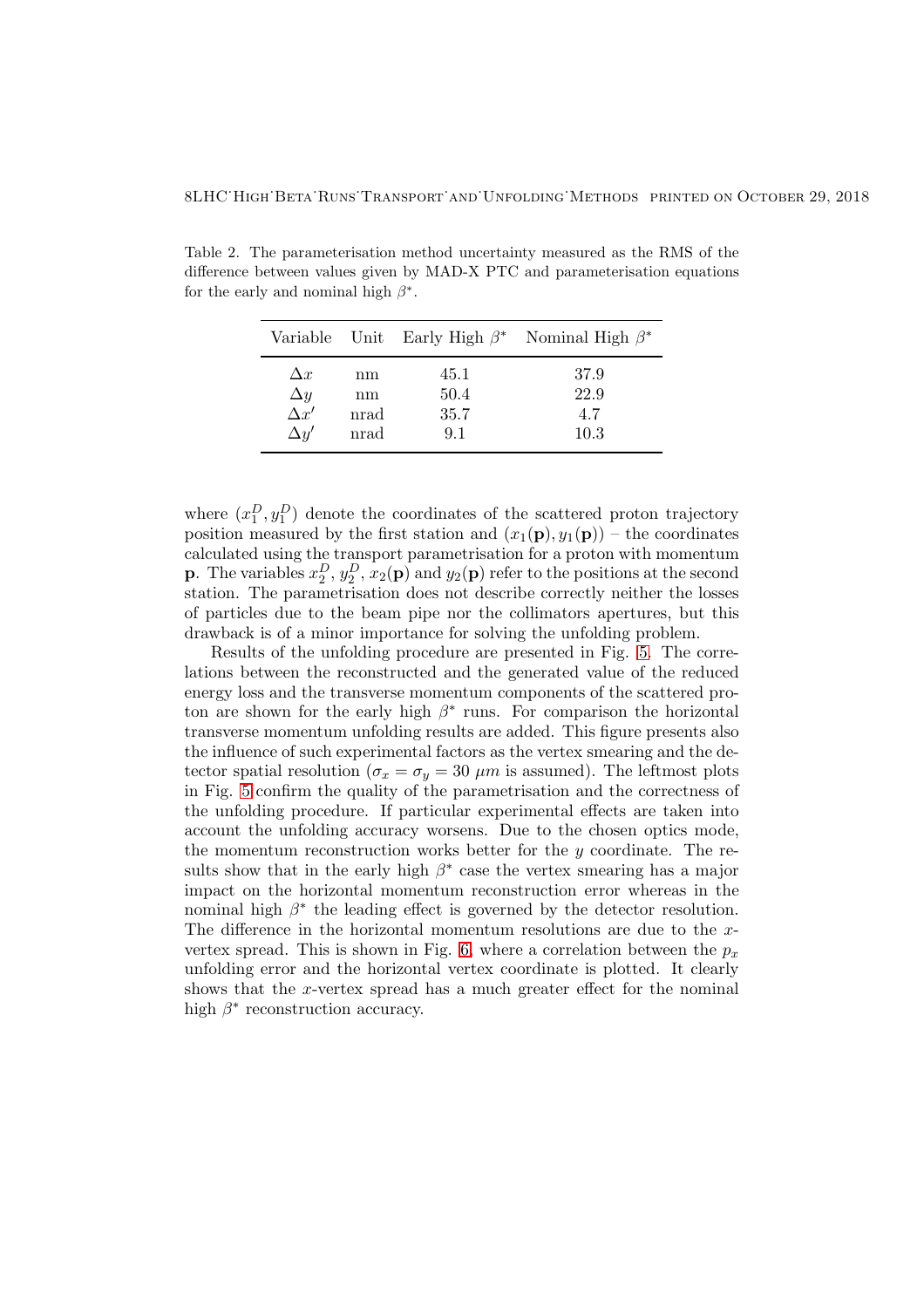

LHC˙High˙Beta˙Runs˙Transport˙and˙Unfolding˙Methods printed on October 29, 20189

<span id="page-8-0"></span>Figure 5. Correlations between the true and unfolded values of reduced energy loss and transverse momentum components. The left column shows the ideal case where the measurement is perfect, whereas the influence of experimental effects, the vertex smearing and the detector resolution, are presented in the middle and right column, respectively.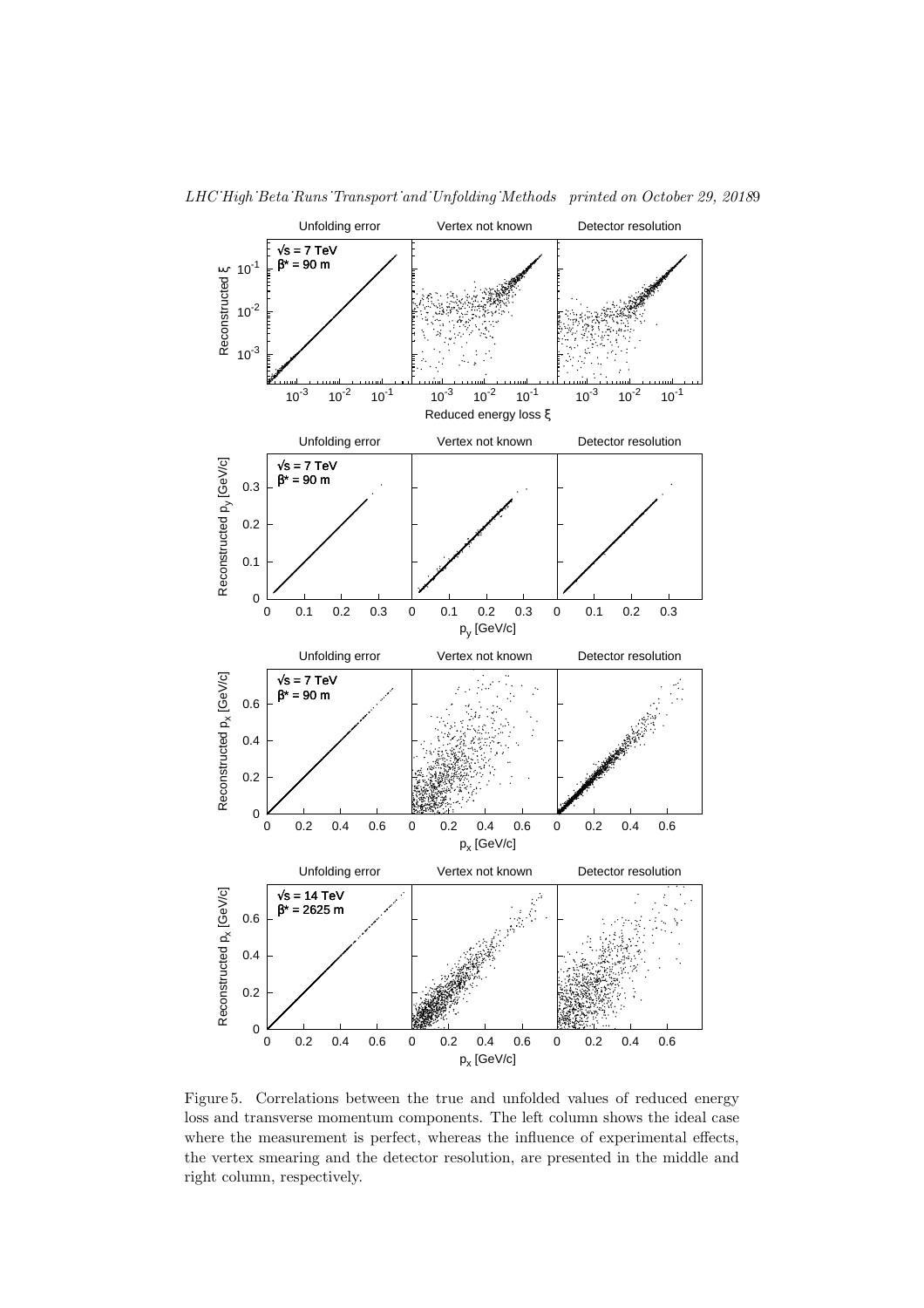

<span id="page-9-0"></span>Figure 6. Left: the correlation between the horizontal momentum reconstruction error and the horizontal vertex coordinate. Right: the reduced energy loss reconstruction resolution.

It is interesting to study what precision can be obtained for measurements of the diffractively scattered protons. This would yield information on possible measurements of diffraction that can be performed with the ALFA detectors. The single diffractive dissociation events were generated with Pythia. The final state forward protons were transported to the ALFA stations and the actual positions of the trajectories were smeared according to the detector spatial resolution.

Then, the unfolding procedure was performed and its errors were estimated by fitting the distribution of the difference between the generated value and the one obtained from the unfolding with the Gaussian distribution. These fits were performed for different bins of  $\xi$  (Fig. [6](#page-9-0) right),  $p_x$ and  $p_u$  (Fig. [7\)](#page-10-0). For comparison the momentum resolutions were calculated for the elastically scattered protons. In this case, the unfolding procedure was slightly different, because the  $\chi^2$  minimisation was performed only in  $p_x$  and  $p_y$  variables as the proton energy is fixed for such events.

One immediately notices that the early high  $\beta^*$  offers better opportunities for obtaining diffractively scattered proton kinematics. In that case the energy loss reconstruction error is about 40 GeV which compares to 160 GeV for the nominal high  $\beta^*$ . One should notice large differences between the resolutions in the horizontal and the vertical directions. This is a direct consequence of the parallel-to-point focusing optics feature dedicated to a precise measurement of small scattering angles in the vertical direction.

In the case of elastic scattering the situation is opposite: the horizontal momentum reconstruction for the nominal high  $\beta^*$  optics has much better resolution than that for the early high  $\beta^*$  one. The vertical momentum is reconstructed very accurately and its reconstruction resolution is about 0.3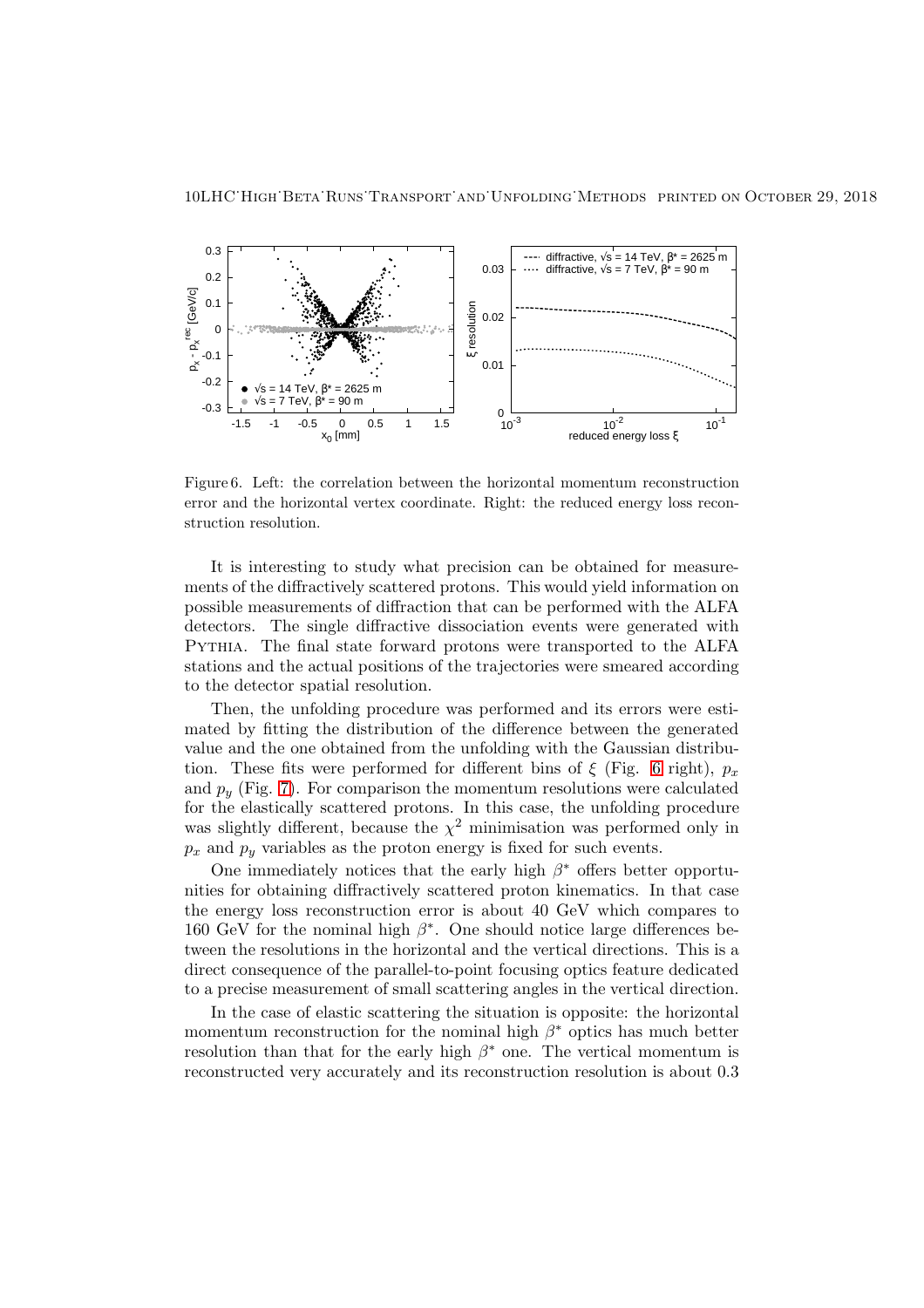LHC˙High˙Beta Runs˙Transport and Unfolding Methods printed on October 29, 201811



<span id="page-10-0"></span>Figure 7. The horizontal (left) and vertical (right) momentum resolution for elastically and diffractively scattered protons for early and nominal high  $\beta^*$  optics.

MeV/c for both cases. This is because the nominal high  $\beta^*$  optics is specially designed for very precise elastic scattering measurements. However, one has to remember that in the case of all high  $\beta^*$  runs, the beam angular spread can be a serious limiting factor  $(cf.$  Tab. [1\)](#page-4-1). For example, for the early high  $\beta^*$  tune the beam transverse momentum spread is about 20 times bigger than the  $p_y$  reconstruction resolution.

### 5. Summary

The transport of the elastically and diffractively scattered protons through the LHC magnetic lattice for the high  $\beta^*$  optics settings was described. The geometrical acceptance for the two most probable ALFA run settings: the early high  $\beta^*$  ( $\vec{E}_{\text{beam}} = 3.5 \text{ TeV}, \ \beta^* = 90 \text{ m}, \ \epsilon^* = 2.5 \text{ }\mu\text{m-rad}$ ) and the nominal high  $\beta^*$  ( $E_{\text{beam}} = 7 \text{ TeV}$ ,  $\beta^* = 2625 \text{ m}$ ,  $\epsilon^* = 1 \text{ \mu m-rad}$ ) was presented. Studies of the transverse momentum acceptance as a function of the detector edge distance from the beam centre reveals that the discussed  $\beta^*$  settings are the most desirable for the luminosity determination because the region of much lower  $p_T$  values can be accessed.

The transport parameterisation was introduced as the fastest simulation method of the particle transport through the LHC magnetic lattice, which delivers an analytical representation of the scattered proton position at the detector stations. The accuracy of this method was shown to be much better than the assumed spatial resolution of the detector.

Finally, the unfolding method was presented as a procedure to extract the scattered proton energy and momentum at the Interaction Point from its trajectory measurement at the forward detectors. The example of the ALFA case shows that the proton energy can be reconstructed with preci